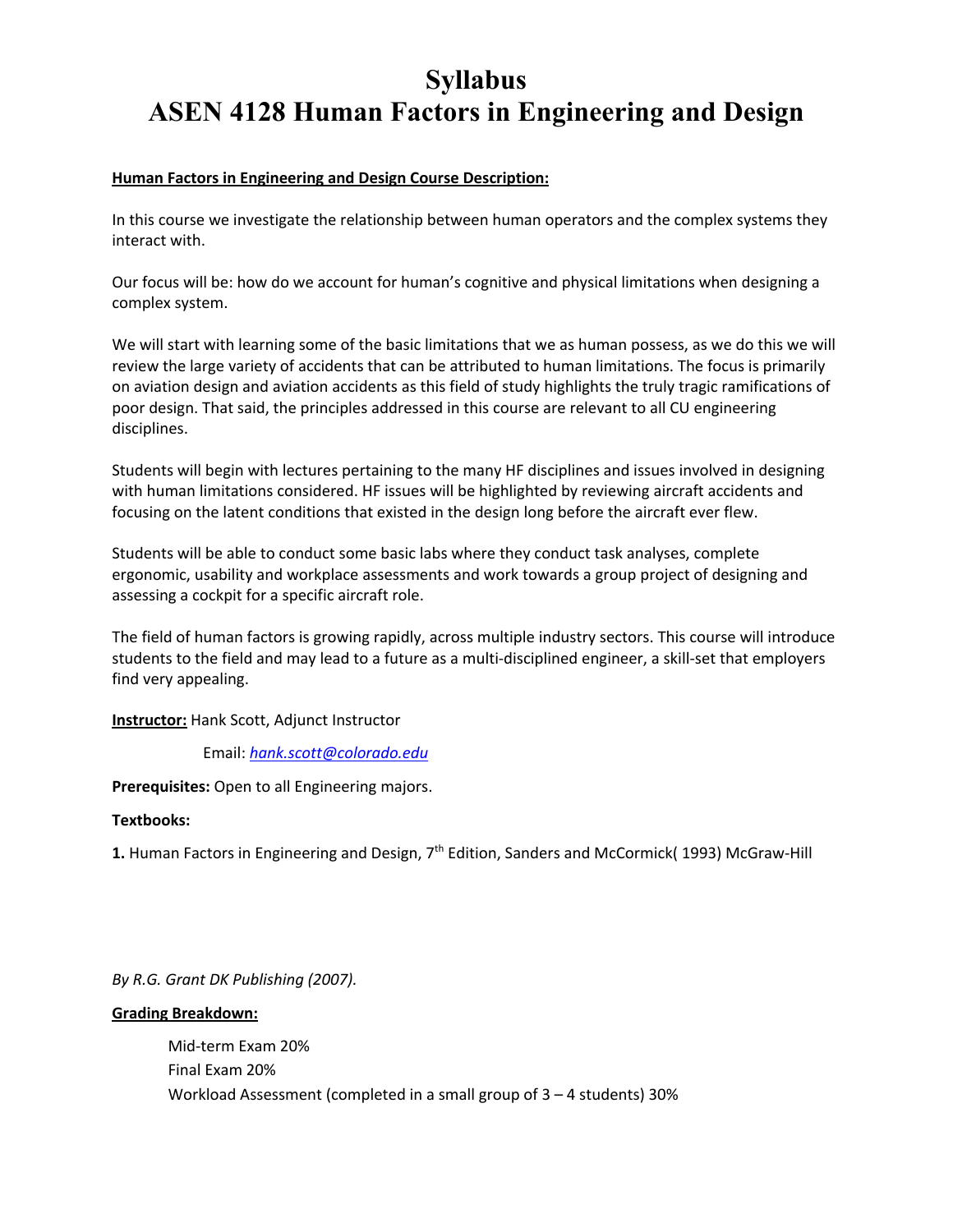# **Required Readings:**

## **Publications:**

 $\bullet$  Human Factors in Engineering and Design,  $7<sup>th</sup>$  Edition, Sanders and McCormick (1993) McGraw-Hill

## **Other Sources:**

• Excerpts from Mil-standards:

1472F Human Engineering, 1333 Aircrew Station Geometry, 1787C Aircraft Display Symbology, Interface Standard 850B Aircrew Station Vision UK MOD-STD 00-25 (UK Military HF Standards).

## **Course Schedule:**

**Introduction**  SHELL/Reason Model/Human Subjects in Research

**Module 1 - The Senses**  Sight/Depth Perception/Optic Flow Touch/Smell/Proprioceptors/Vestibular/Hearing

## **Module 2 - Information Processing**

Information Processing/Signal Detection/Perception Attention/Distraction/Vigilance Memory/Selection and Decision Making/Human Error

# **Module 3 - Human Performance Limitations and Work Environment**

Heat/Noise/Vibration/Altitude/G Loading/Illumination Affordability/Compatibility Workload Measurement

# **Module 4 - Ergonomics**

Controls and Displays/Cockpit Assessment Reach Zones/Measures/Population

## **Classroom Behavior**

Both students and faculty are responsible for maintaining an appropriate learning environment in all instructional settings, whether in person, remote or online. Those who fail to adhere to such behavioral standards may be subject to discipline. Professional courtesy and sensitivity are especially important with respect to individuals and topics dealing with race, color, national origin, sex, pregnancy, age, disability, creed, religion, sexual orientation, gender identity, gender expression, veteran status, political affiliation or political philosophy. For more information, see the policies on classroom behavior and the Student Code of Conduct.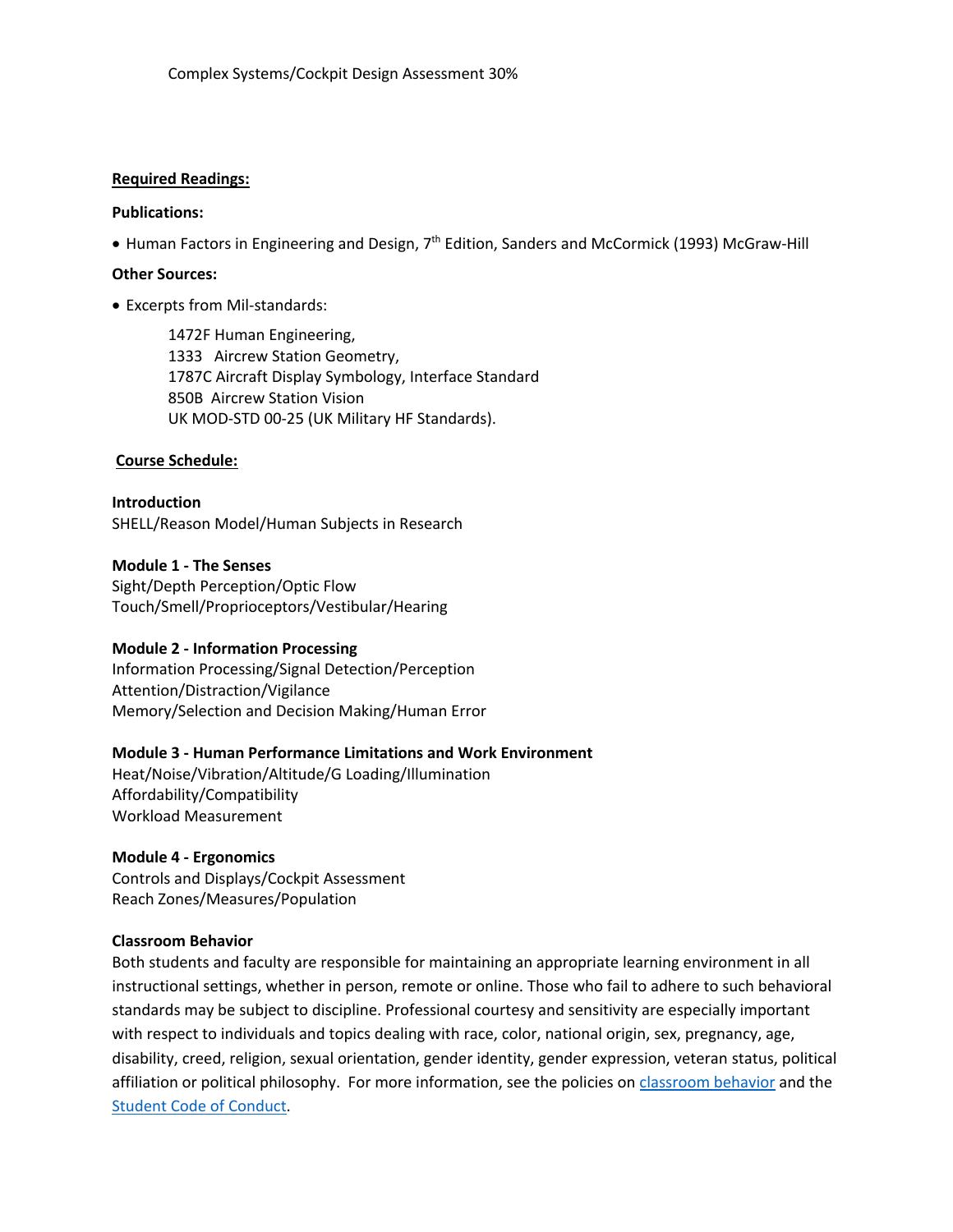# **Requirements for COVID-19**

As a matter of public health and safety due to the pandemic, all members of the CU Boulder community and all visitors to campus must follow university, department and building requirements, and public health orders in place to reduce the risk of spreading infectious disease. Required safety measures at CU Boulder relevant to the classroom setting include:

- maintain 6-foot distancing when possible,
- wear a face covering in public indoor spaces and outdoors while on campus consistent with state and county health orders,
- clean local work area,
- practice hand hygiene,
- follow public health orders, and
- if sick and you live off campus, do not come onto campus (unless instructed by a CU Healthcare professional), or if you live on-campus, please alert CU Boulder Medical Services.

Students who fail to adhere to these requirements will be asked to leave class, and students who do not leave class when asked or who refuse to comply with these requirements will be referred to Student Conduct and Conflict Resolution. For more information, see the policies on COVID-19 Health and Safety and classroom behavior and the Student Code of Conduct. If you require accommodation because a disability prevents you from fulfilling these safety measures, please see the "Accommodation for Disabilities" statement on this syllabus.

Before returning to campus, all students must complete the COVID-19 Student Health and Expectations Course. Before coming on to campus each day, all students are required to complete a Daily Health Form.

Students who have tested positive for COVID-19, have symptoms of COVID-19, or have had close contact with someone who has tested positive for or had symptoms of COVID-19 must stay home and complete the Health Questionnaire and Illness Reporting Form remotely. In this class, if you are sick or quarantined please advise me via email so remote learning options and alternate assessment can be arranged.

# **Accommodation for Disabilities**

If you qualify for accommodations because of a disability, please submit your accommodation letter from Disability Services to your faculty member in a timely manner so that your needs can be addressed. Disability Services determines accommodations based on documented disabilities in the academic environment. Information on requesting accommodations is located on the Disability Services website. Contact Disability Services at 303-492-8671 or dsinfo@colorado.edu for further assistance. If you have a temporary medical condition, see Temporary Medical Conditions on the Disability Services website.

# **Preferred Student Names and Pronouns**

CU Boulder recognizes that students' legal information doesn't always align with how they identify. Students may update their preferred names and pronouns via the student portal; those preferred